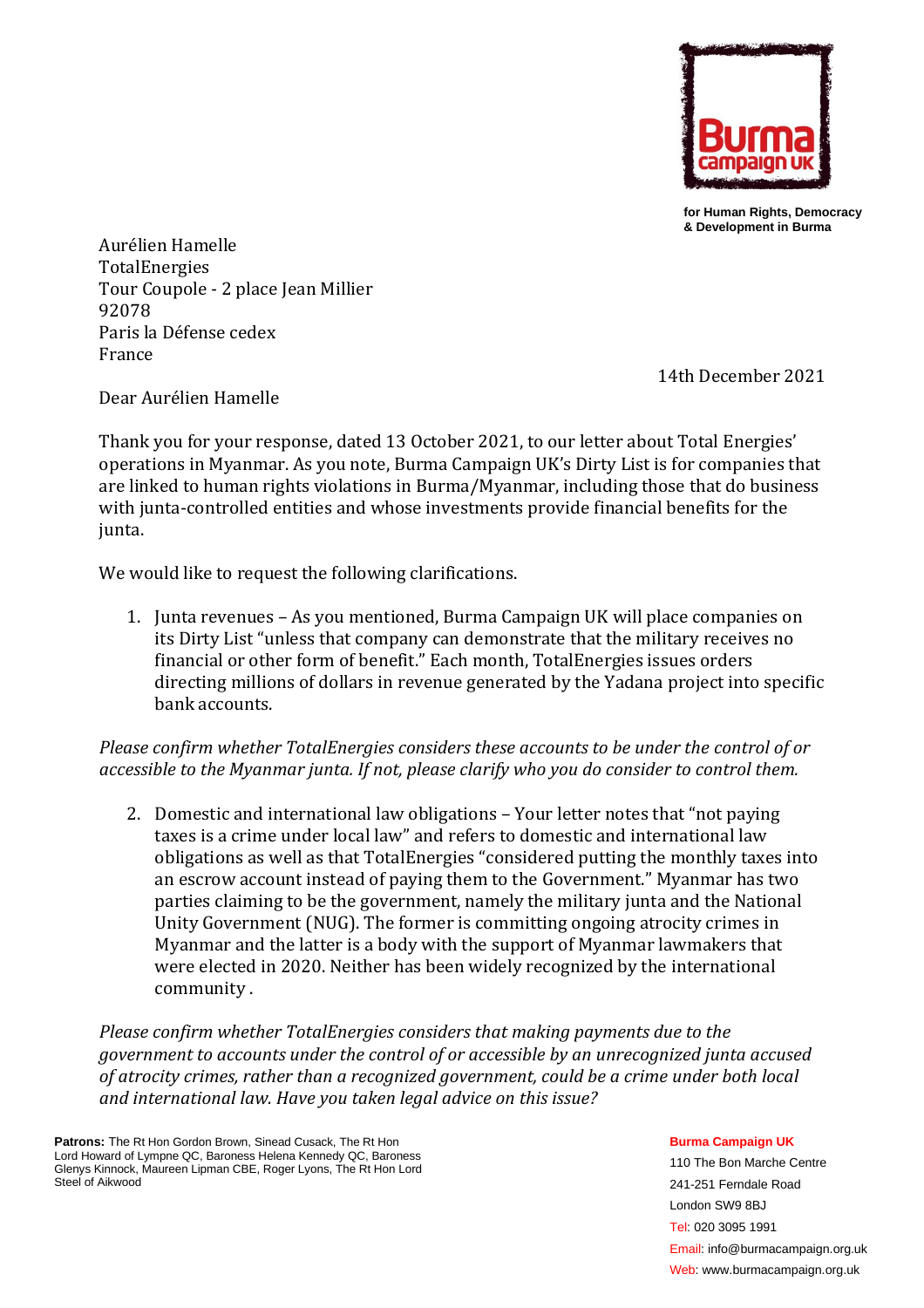3. MOGE – Your letter also states that since 1 February 2021, TotalEnergies has continued conducting business with its stakeholders and "has not altered this course since the coup happened." It adds that "MOGE has been created by the laws of Myanmar" and refers to it as "Myanmar's national oil company." A report by the Natural Resource Governance Institute sets out that the Myanma Oil and Gas Enterprise (MOGE) is effectively a government department answerable to the Ministry of Electricity and Energy (MOEE). Prior to 1 February 2021, an elected civilian government appointed MOEE Ministers who in turn can appoint civil servants to operate MOGE. The military junta has now appointed a head of MOEE.

### Please confirm:

- *Does TotalEnergies consider MOGE to be a government department/agency or a company with legal personality?*
- *- If TotalEnergies considers MOGE to be a company, please provide registration documents from Myanmar's Directorate of Investment and Company Administration.*
- *- Does TotalEnergies consider that civil servants assigned to MOGE are now answerable to junta, and if not, please provide further details to help us understand your position. In particular, TotalEnergies considers its staff are at risk of forced labour – please confirm whether this applies also to MOGE staff.* 
	- 4. Payment Your letter states that a Thai company, PTT, purchases the gas from the Yadana project. Every month, TotalEnergies submits payment orders to PTT, obliging PTT to transfer sums to junta-controlled bank accounts.

## *Please confirm whether or not:*

- *- Some of these payment are for gas sold by TotalEnergies and Chevron to PTT; and*
- *- TotalEnergies and Chevron request PTT to transfer payments due to them instead to the Myanmar state in order to meet your liabilities to make Royalty payments.* 
	- 5. Invoicing TotalEnergies has also publicly stated that "even if TotalEnergies does not provide a statement/ invoice, PTT must issue its own invoice (art. 12.4 EGSA)." Unless it has been amended, article 12.4 of the Export Gas Sales Agreement states that PTT may render an annual invoice only if by 28 February each year TotalEnergies, as Operator, has not done so.

## *Please confirm whether it appears that:*

- *- Article 12.4 does not apply to monthly invoices.*
- *- It enables PTT to issue an annual invoice only if TotalEnergies has not done so.*
- *- In such circumstances, PTT may issue an invoice, but does not have to do so.*
- *- If TotalEnergies issues monthly and annual invoices requiring payments to a trust account for the benefit of the Myanmar state:* 1) T*otalEnergies could refer a dispute to arbitration under the Export Gas Sales Agreement if PTT ignored such orders. 2)Any dispute with the junta over payments to a trust account could also be referred to arbitration.*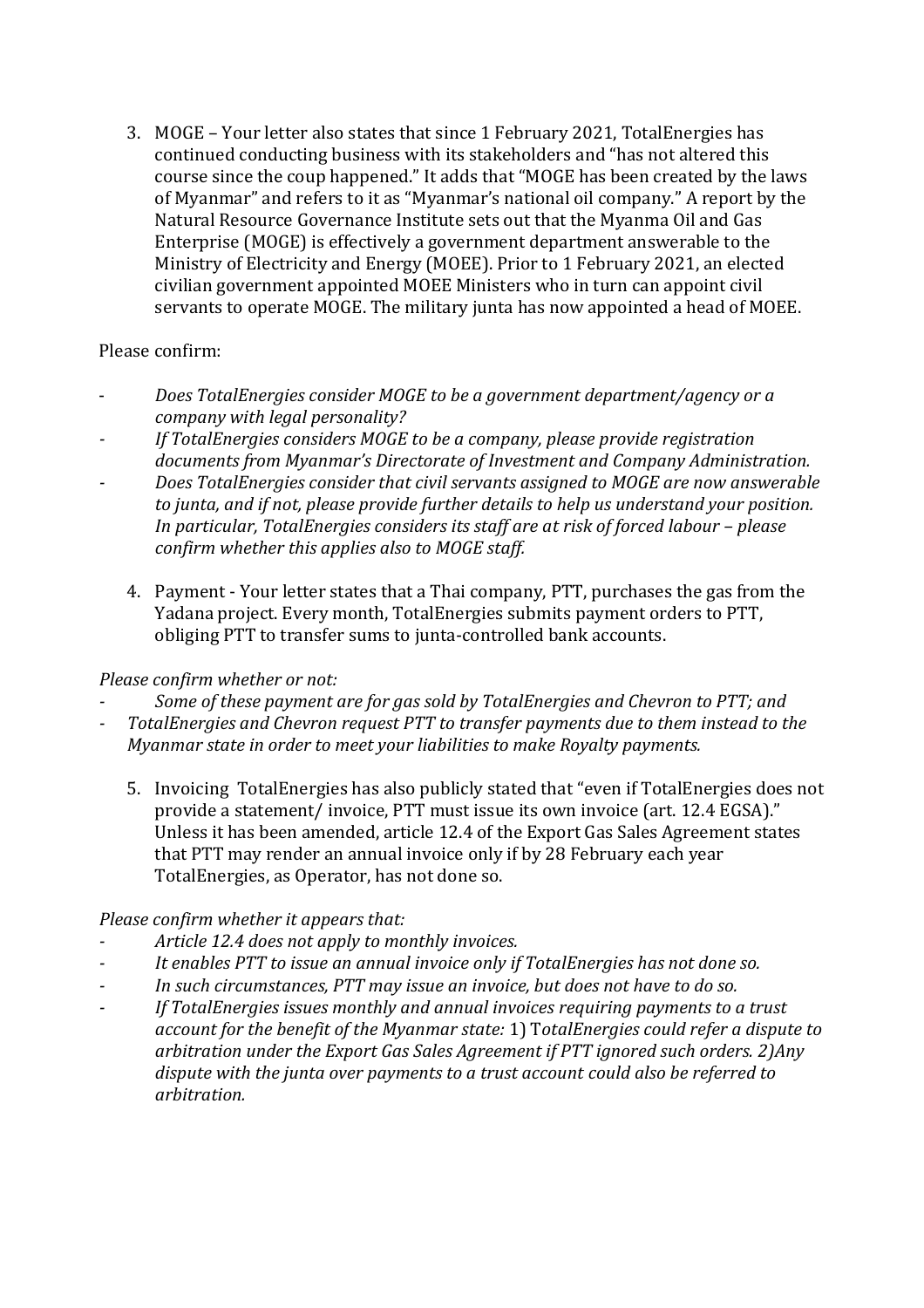6. Thai energy – TotalEnergies has stated that Myanmar gas must be exported to Thailand "so as not to disrupt the electricity supply that is vital" to Thailand's population. Analysis has, however, shown that Myanmar gas is not vital to Thai energy security.

# *How has TotalEnergies concluded that Myanmar gas is vital to Thai energy security?*

7. Myanmar energy - Your letter notes that the importance of Myanmar gas as a source of energy in Myanmar. Myanmar's elected politicians, National Unity Government, civil society organisations and general public have all stated that the priority is to cut revenues rather than maintain electricity.

### *How has TotalEnergies decided that all Myanmar stakeholders are incorrect and that electricity should be prioritised?*

8. Staff security (livelihood support) – TotalEnergies's staff have called for revenues to be cut off as a priority. Others report being forced to resign if they want to join the civil disobedience movement. Total's national staff would not be at risk of forced labour if they are technically unable to operate Total's Yadana gas project. Instead, it appears that TotalEnergies's technical support for the junta is what is creating the conditions that force national staff to keep working.

*Please confirm whether TotalEnergies's national, in-country staff have the capability to operate Yadana, including drilling of infill wells, without the support of international staff and resources.* 

9. Drilling - We note that drilling for the A6 permit area and infill wells in Yadana "has allegedly stopped ." Your CEO Patrick Pouyanné was also quoted stated "Faced with such a situation, no need to think that we want to invest more for the future."

The new Arakan Oil Watch report states drilling to expand and prolong the life of the Yadana field has continued. Total's Yadana consortium partner, PTT Exploration and Production (PTTEP), completed drilling of two production wells in May and a third well in August, 2021 (14). As the Yadana operator, Total approved and contributed towards these drilling costs, and stands to gain from the increased production." https://www.oilwatcharakan.org/wp-content/uploads/2021/11/Fanning-the-flames-

report-in-Eng.pdf

*Please confirm that it has not and will not restart until a democratic government is in power, and explain the apparent inconsistencies.*

We look forward to your response.

Yours sincerely